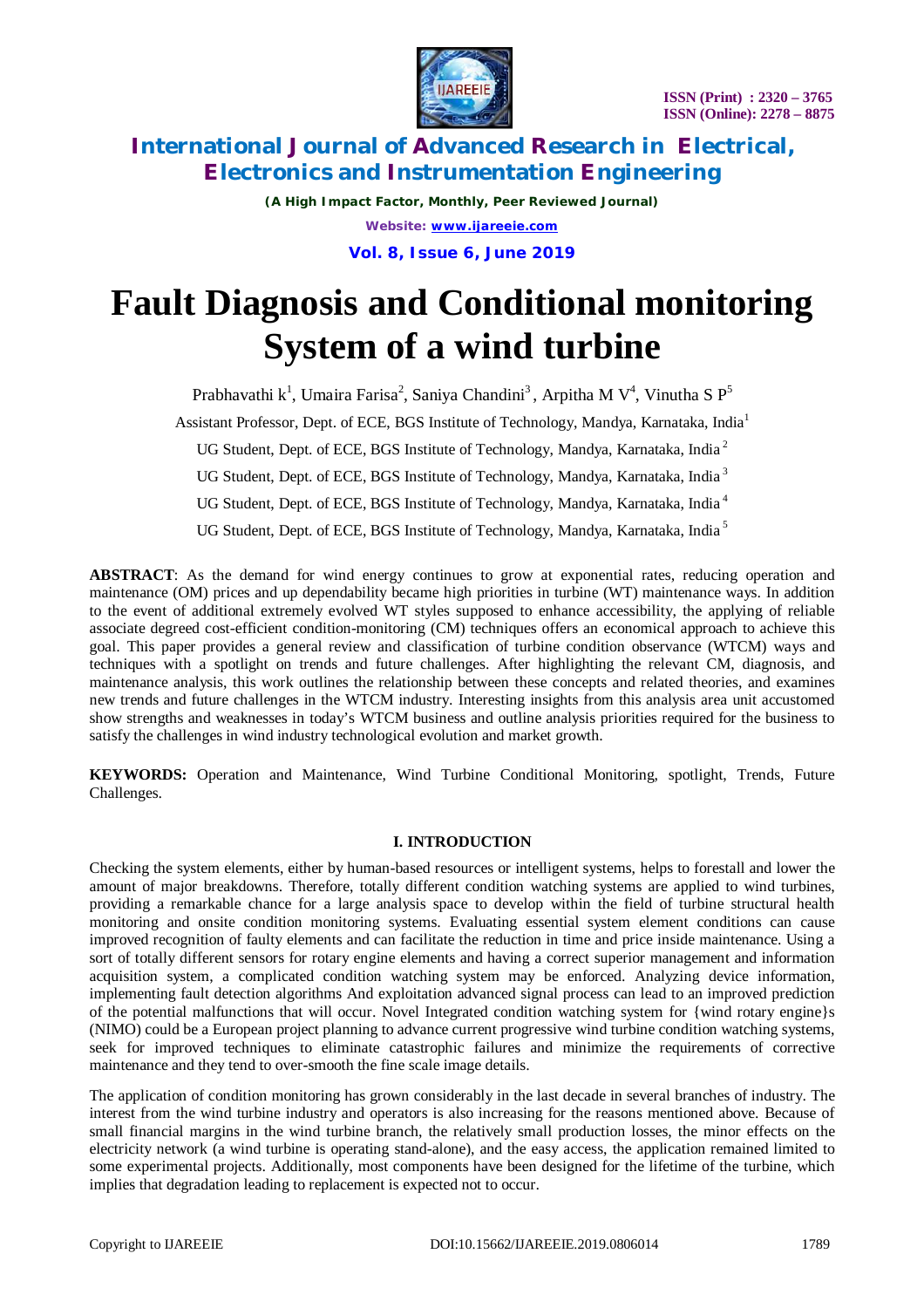

*(A High Impact Factor, Monthly, Peer Reviewed Journal)*

*Website: [www.ijareeie.com](http://www.ijareeie.com)*

### **Vol. 8, Issue 6, June 2019**

At present, with the increasing installed power of the wind turbines, the application of off shore wind turbines and major problems with gearboxes, the necessity of condition monitoring cannot be neglected any longer. Some components, although designed for the turbine lifetime, fail earlier than expected. This is emphasized by the approach of insurance companies in Germany, which simply require application of monitoring provisions. Otherwise, expensive preventive replacements or inspections should be carried out periodically. Also the development of special purpose instrumentation for wind turbines result in more or less off the shelf systems for a reasonable price.

### **II.LITERATURE SURVEY**

Amirat et al.'s survey targeted on the CMFD techniques for a few major parts of the WTs equipped with doubly-fed induction generators (DFIGs), like generator, blade, gear, and bearing. The survey additionally mentioned the signals, like vibration and electrical signals, used for CMFD of those parts supported straightforward applied math analysis for the signals. However, it is not a comprehensive survey. Many necessary subsystems and parts with high failure rates and/or time period, like sensors, management system, and mechanical brake, weren't mentioned in the slightest degree, and neither were the failure modes of the components discussed. In addition, there was little discussion on the signal processing techniques for WT CMFD.

The survey of Hameed et al.first mentioned the signals offered for WT CMFD, so reviewed the signal process techniques for CMFD of varied WT elements. However, the survey failed to compare totally different signal process techniques or discuss their capabilities and limitations for WT CMFD. In addition, the survey failed to sufficiently discuss the failure modes of various WT elements. Furthermore, some necessary WT subsystems, e.g., mechanism, mechanical brake, system, and sensors, were missing within the survey.

Verbruggen conducted a survey on condition monitoring for wind turbines in Europe from the prospective of the signals used and wind turbine components being monitored. However, the survey solely investigated the wind turbines factory-made by Lagerwey and Enron and mentioned neither failure modes of every WT part nor signal process techniques for conditional observance and Fault detection. Moreover, the survey was conducted in 2000. Since then the conditional monitoring and Fault detection techniques have been greatly advanced.

### **III.METHEDOLOGY AND DISCUSSION**

Basically the project concentrates on development of sensible system for observation and keeping the health of turbine. we tend to use Raspberry pi as a centralized processor interfaced with temperature sensing element, speed sensing element, voltage sensing element and current sensing element therefore on monitor the health of rotary engine and just in case of any faults the Raspberry pi can send the data to server and server can send the information to mobile app of the authority that dominant the turbines. The system is incredibly abundant useful keep the turbines in condition so they'll run long and merchandise additional power.



Figure1: Architecture of condition monitoring of wind turbine.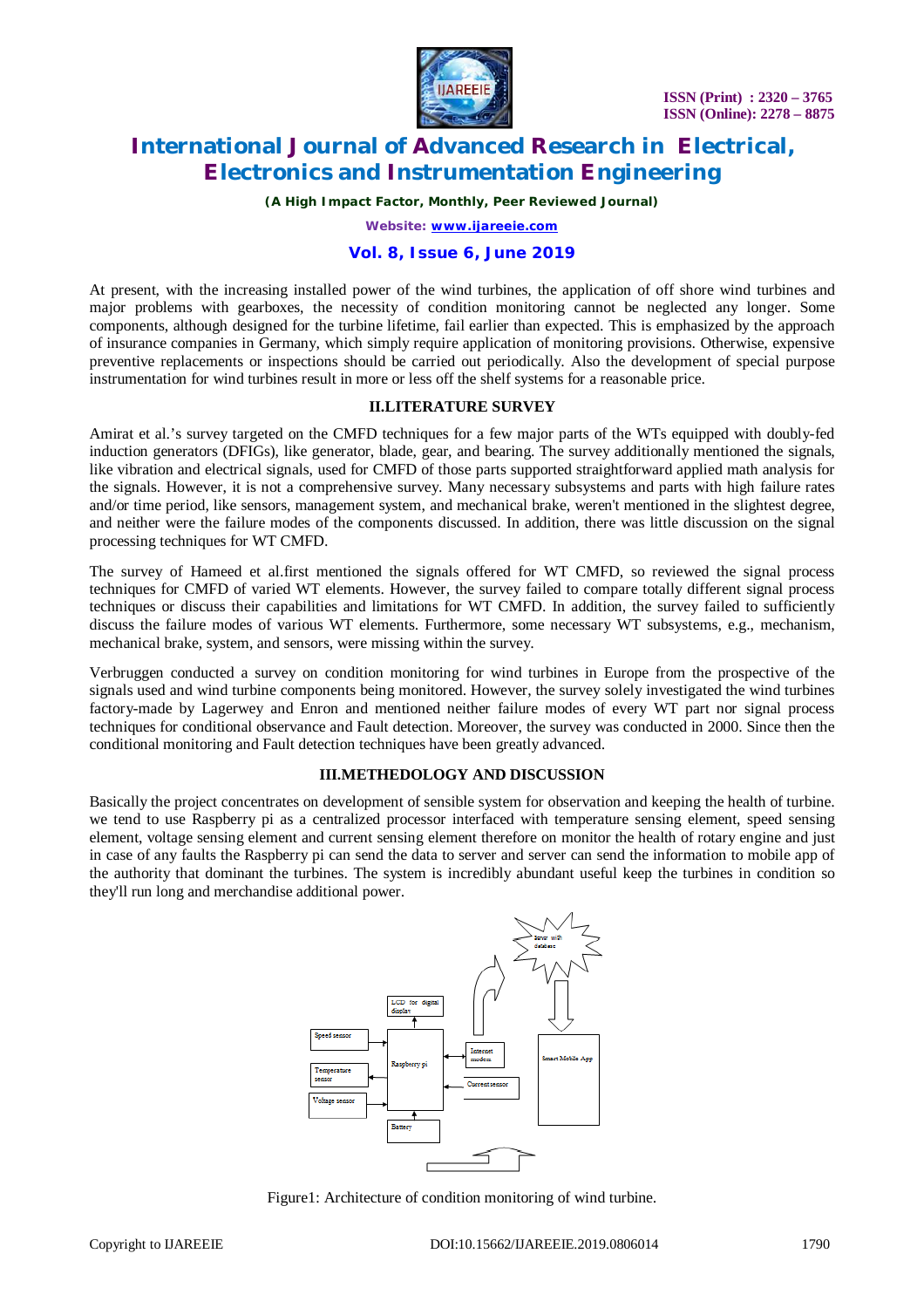

*(A High Impact Factor, Monthly, Peer Reviewed Journal)*

*Website: [www.ijareeie.com](http://www.ijareeie.com)*

## **Vol. 8, Issue 6, June 2019**

### **IV.COMPONENTS**

Raspberry pi: Raspberry pi is a card–sized ARM powered Linux computer development board. T here square measure in total of five forms of numerous board with totally different specification, for the planned meteorology system Raspberry pi to model is employed because the main development board which is shown in Figure 2.



Figure 2: Raspberry pi model.

The raspberry pi consists of four USB ports and one 10/100 Base T Ethernet Socket. Forty pins GPIO Header are present in the raspberry pi board which is used for connecting to analog to digital converter chip (MCP3008)to which the sensors are connected. A 5V micro USB power port is present to which the power supply is given for the device. A HDMI port is present through which interfacing of the monitor and the raspberry pi can be done and the USB ports for the keyboard and mouse interfacing. At the bottom a Micro SD Card Slot is provided where the Micro SD Card is too inserted with the raspbian Jessie botting software which based on Linux platform. The GPIO pins have different uses individually such as power supply, ground, clock, UART.

Temperature Sensor: The LM35 series square measure exactitude integrated-circuit temperature sensors, whose output voltage is linearly proportional to the stargazer (Centigrade) temperature. The LM35 so has a plus over linear temperature sensors graduated in ° Kelvin, because the user isn't needed to deduct an oversized constant voltage from its output to obtain convenient Centigrade scaling. Temperature sensor is used to sense the temperature. It can sense the temperature of the atmosphere or the temperature around it or the temperature of any machine to which it is connected or even can give the temperature of the human body. It is Associate in Nursing analog device and offers the output into sort of analog signal. This signal is feed to ADC which can convert it into digital kind. Once reborn into analog kind the microcontroller will method the digital temperature signal as per the appliance.



Figure3: Temperature sensor -The LM35.

Speed Sensor: Measurement of speed is of nice significance in style of application involving some variety of motion. While moving in a car/ train or flying in an aircraft or sailing in a ship, we are often interested to know how fast we are moving. In engine management systems, it is imperative to know the speed of moving gears (camshaft/ crankshaft). Scientists concerned in missile/rocket systems ought to grasp the rate at varied stages of the flight. Similarly, there are many applications where measurement of speed is of interest. Speed is measured mistreatment completely different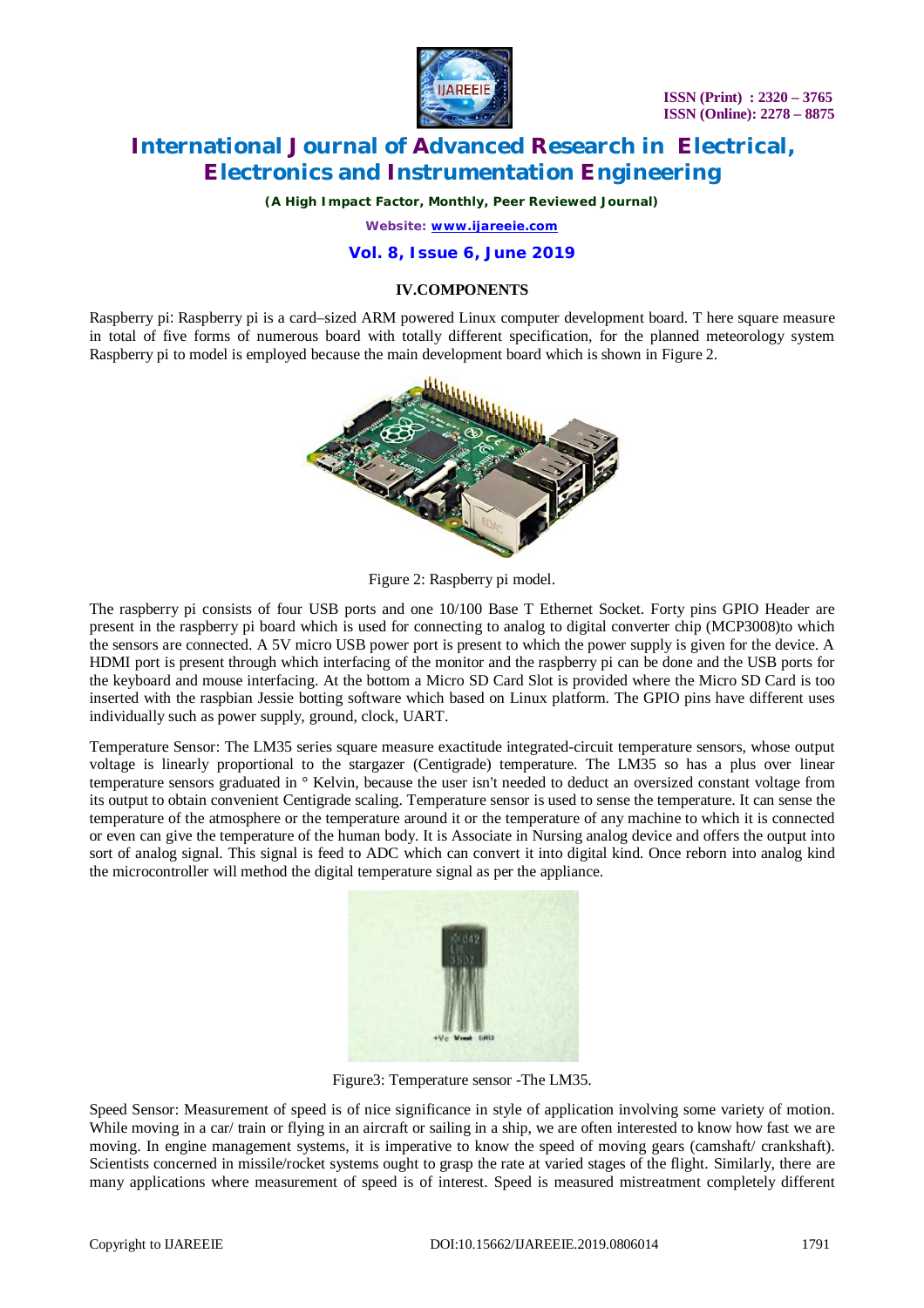

*(A High Impact Factor, Monthly, Peer Reviewed Journal)*

*Website: [www.ijareeie.com](http://www.ijareeie.com)*

# **Vol. 8, Issue 6, June 2019**

types of sensors operative on different principles. Subsequent sections can discuss varied types of sensors used for activity of speed.



#### Figure4: Speed Sensor

### **V.POSSIBLE OUTCOMES**

• This work begins with a large analysis, cooperation among the business, and sharing of data and experiences so as to get elaborated options of the trial merchandise that may be designed to fulfil the wants set by the wind energy business to reinforce the operational responsibility of wind turbines.

• A turbine may be a rotating machine that converts the wind K.E. to sensible energy, leading to the assembly of electricity. Rotary half are often either vertical or horizontal,, that classifies the 2 differing kinds of turbines.

• He most up-to-date wind turbines used square measure horizontal-axis primarily based with 2 or 3 blades. Having the rotor positioned on the highest of the tower creates a lot of economical system as a lot of wind energy is made. These turbines even have a enclosure, that delayed by the tower and contains the casing and generator.

• We use Raspberry pi as a centralized processor interfaced with temperature sensing element, speed sensing element, voltage sensing element and current sensing element thus on monitor the health of rotary engine and just in case of any faults the Raspberry pi can send the data to server and server can send the info to mobile app of the authority that dominant the turbines.

• A condition watching system for wind turbines that predicts or detects early crucial failures is the-state-of-the-art in system safety that remains one in all the foremost necessary attribute of the wind energy business. "Condition watching will either be wont to enhance safety or to create this level of safety a lot of affordable".

### **VI. RESULT**

The pictures inserted below are the pictorial representations of the project constructed. Final model has the conditional monitoring system and fault detection of wind turbine using sensors. Which is provided with power supply to power all the components of the system.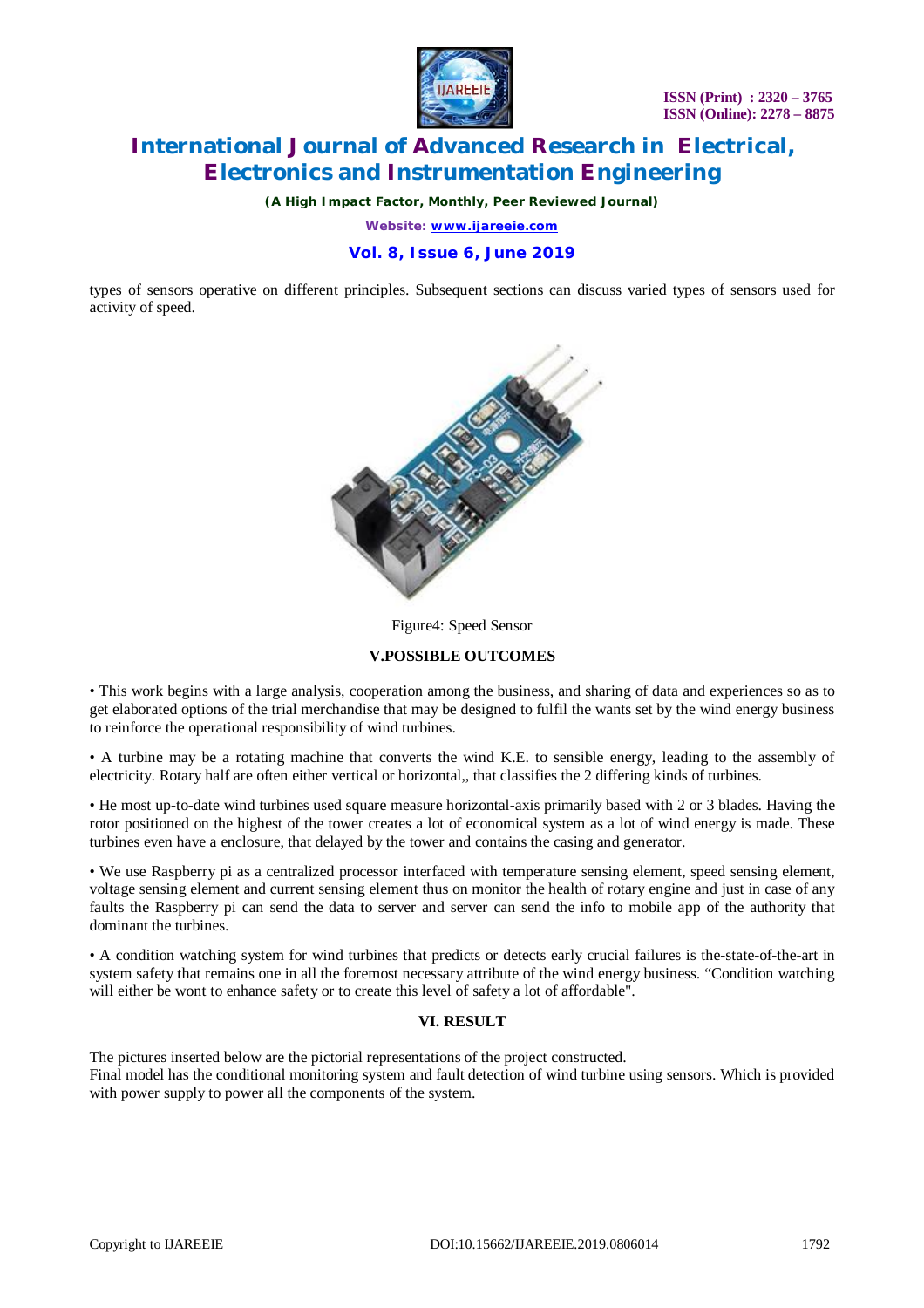

*(A High Impact Factor, Monthly, Peer Reviewed Journal)*

*Website: [www.ijareeie.com](http://www.ijareeie.com)*

## **Vol. 8, Issue 6, June 2019**



Figure5: Final Model

Current device detects changes within the electrical current created once a conductive material enters a moving field of force. Once this happens, it continuously changes to the server and serve uploads to the mobile application.

Temperature sensors square measure are utilized in locations wherever will increase in temperature are indicative of the heating of some style of part of scheme. Once this happens, it continuously changes to the server and server uploads to the mobile application.

A voltage device goes to be ready to confirm and even monitor and live the voltage offer. It's then ready to take those measurements and switch them into a symptom that one can then be ready to scan. Then the values of voltage are going to be continuously changes to the server and server uploads to the mobile application.

All these values of sensors are going to be additionally displayed on the alphanumeric display show and additionally are going to be updated to the mobile application.

### **VII.CONCLUSION**

Wind energy is maybe the answer for our energy demands. It has great potential and is easy to manage. All you have to do is build the turbine and everything else is going to be free. With only 1 turbine, you can power over 200 homes. Every wind turbine lasts for about 20-25 years. As long because the wind blows, wind turbines can harness the wind to create power. Wind power solely makes up a little percent of electricity that's created. Unlike coal, wind turbines don't create greenhouse gases and are completely renewable source. Many people believe that the wind energy may before long be our main supply of energy. Though wind turbines can cause complaints and fatalities of wildlife, it could be the energy solution we have been looking for.

### **REFERENCES**

[1] F. D. Bianchi, H. D. Battista, and R. J. Mantz, Wind Turbine Control Systems: Principles, Modeling and Gain Scheduling Design. London: Springer, 2007.

[2] D. Darling. The Encyclopedia of Alternative Energy and Sustainable Living.[Online]. [http://www.daviddarling.info/encyclopedia/W/AE\\_wind\\_turbine.html](http://www.daviddarling.info/encyclopedia/W/AE_wind_turbine.html) 

[3] L. Wang and R. X. Gao, Condition Monitoring and Control for Intelligent Manufacturing. London: Springer, 2006.

[4] D. Bailey and E. Wright, Practical SCADA for industry, illustrated ed. Great Britain: Newnes, 2003.

[5] E. C. Ifeachor and B. W. Jervis, Digital Signal Processing A Practical Approch, 2nd ed. United States of America: Pearson Education, 2002. [6] J. Gertler, Fault detection and diagnosis in engineering systems. United States of America: CRC Press, 1998.

[7] M. P. Papaelias, C. Roberts, and C. L. Davis, "A review on non-destructive evaluation of rails:state-of-the-art and future development," IMechE, pp. 367-384, 2008.

[8] R. S. Burns, Advanced Control Engineering. Plymouth, UK: Butterworth-Heinemann, 2001.

[9] Z. Hameed, Y. S. Hong, Y. M. Cho, S. H. Ahn, and C. K. Song, "Condition conitoring and faul detection of wind turbines and related algorithms: A review," Renewable and Sustainable Energy Reviews, pp. 1-39, Jan. 2009.

[10] T. W. Verbruggen, "Wind Turbine Operation & Maintenance based on Condition Monitoring," in ECN-C--03-047, 2003, p. 39.